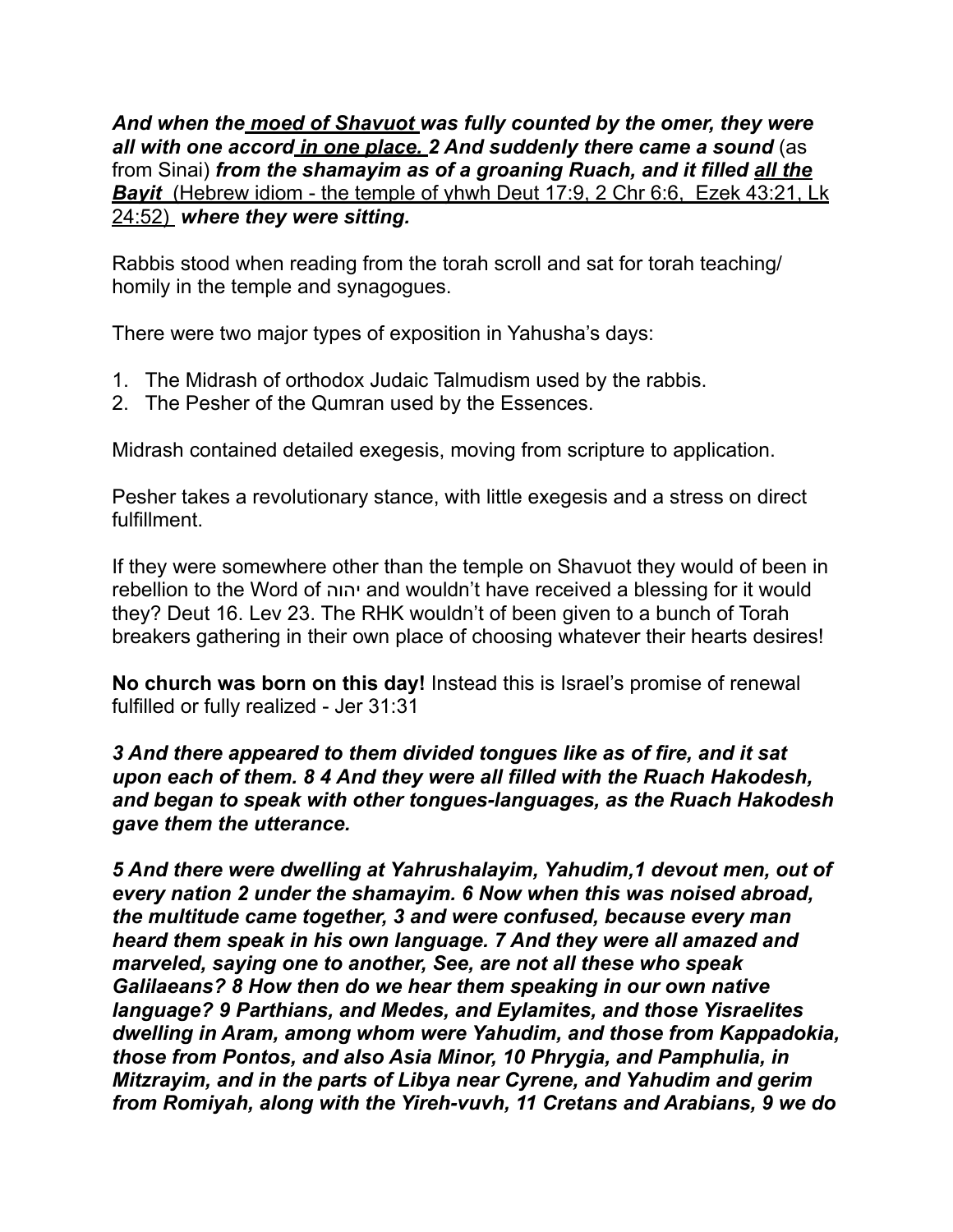*hear them speak in our tongues the wonderful works of tvkt.12 And they were all amazed and stunned, and were in doubt, saying one to another, What does this mean? 13 Others mocking said, These men are full of new wine. 14 But Kepha, standing up with the eleven, lifted up his voice, and said to them, You men of Yahudah, and all you that are staying at Yahrushalayim, 11 be this known to you, and listen to my words: 15 For these men are not drunk, as you suppose, seeing it is but nine o'clock in the morning.* 

*16 But this is that which was spoken by the navi Joel:* 

**Yoel 2:28** …….*and upon the female avadim in those days will I pour out My Ruach***.** 

## **Two types of tongues:**

1. tongues of men, a known language.

2. and tongues of angles, the unknown tongue.

Here in Ch.2 : Tongues of men (known language) and at other times in the nations: tongues of angels (an unknown language) *1 Cor. 14:13 Wherefore let him that speaketh in an unknown tongue pray that he may interpret.* (unknown language, the language of angels) 1 Cor. 13;1 *Though I speak with the tongues of men and of angels* 

**The Torah parsha section of scripture that interestingly enough is always read immediately following Shavuot is the inception point of tongues!** 

**Yes tongues is a torah thing!** 

**Bamidbar 11:23.** After the graves of the lust with the newly appointed 70 zachanim.

*23 And vuvh said to Moshe, Is vuvh's Arm too short? You shall see now whether My Word meets you, or not.24 And Moshe went out, and told the people the words of vuvh, and gathered the seventy men of the zechanim of the people, and set them all around the Tabernacle. 25 And vuvh came down in a cloud, and spoke to him, and took of the Ruach that was upon him, and gave it to the seventy zechanim: and it came to pass, that, when the Ruach rested upon them, they prophesied, and did not cease.*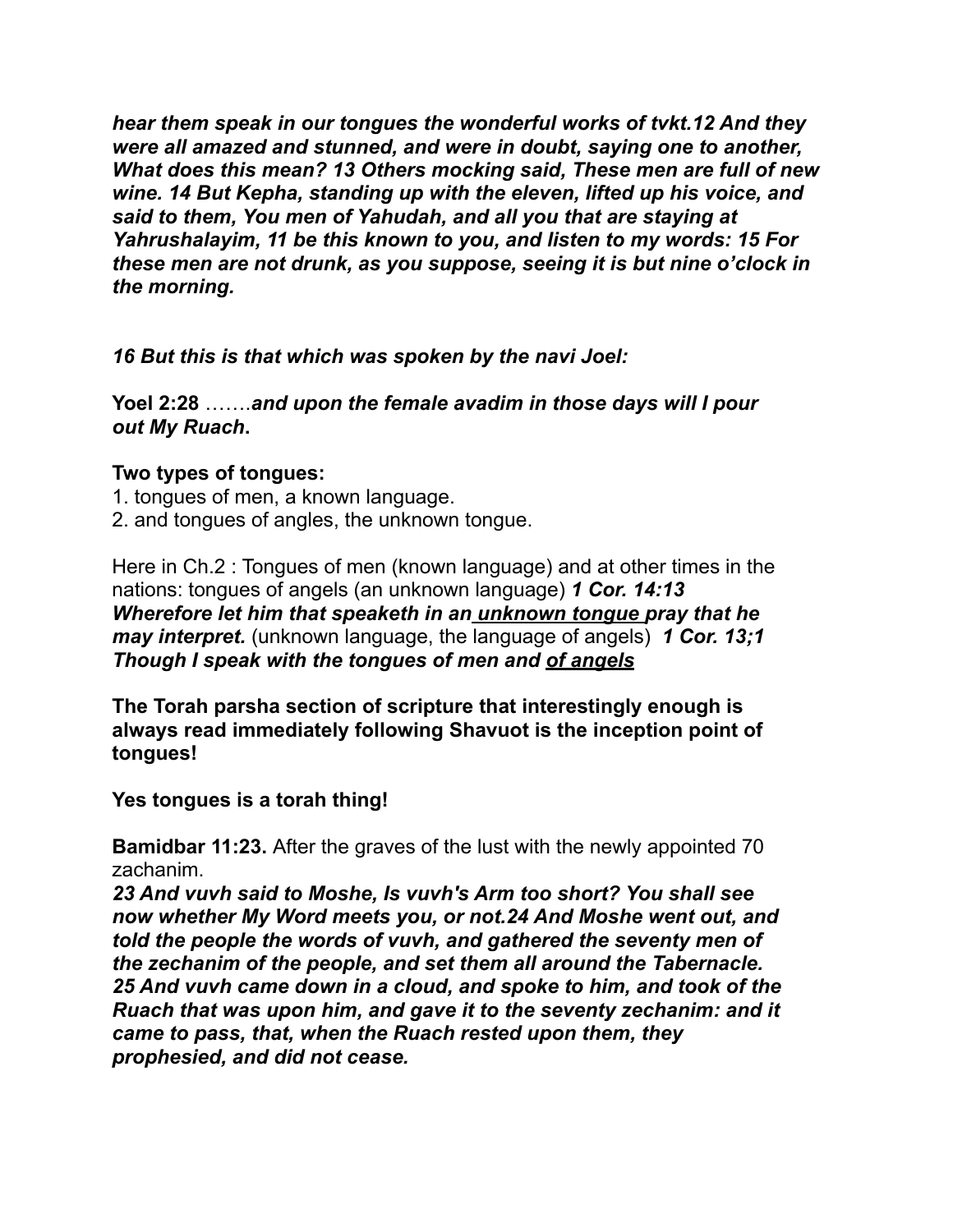Prophesied = Naba-to pour forth words of praising, edification, prophecy and songs of divine power sometimes in a language unknown to the speaker/tongues.

If a people would be zealous for YHWH's land, then YHWH will pour out His new wine and new oil. But we have to be able to contain what He wants to pour out.

• The time of the new wine skin!

Are you ready for a private, spiritual strengthening?

How about a pubic empowering?

These are the two very important and differing components of the power of the RHK that may don't tap into and remain tied to timidity! **1**. A private spiritual strengthening. **2**. a public empowering.

*19 And I will show wonders in the shamayim above, and signs in the olam beneath; dahm, and fire, and vapor of smoke: 20 The sun shall be turned into darkness, and the moon into dahm, before that great and terrible Yom vuvh comes: 13 21 And it shall come to pass, that whoever shall call on the Name of the Master vuvh shall be saved.* 

*You men of Yisrael, 1 listen to these words; gauvh of Natzeret, a man approved of vuvh among you by nisim and wonders and signs, which vuvh did through Him in the midst of you, as you yourselves also know:* 

They were "fellow Jews" in 2:14 now they're "fellow Israelites" to stress the fact that the apostles

*23 Him, being delivered by the determined counsel and foreknowledge of vuvh, you have taken, and by the hands of Torah-less men, you have crucified and killed:24 Whom vuvh has raised up, having demolished the cords 3 of death: because it was not possible for Sheol to hold Him. 25 For Dawid spoke concerning Him, I saw my vuvh always before my face, for He is on my right hand, that I should not be moved: 26 Therefore did my lev have gilah, and my tongue had simcha; moreover also my body shall rest in tikvah: 27 Because You will not leave my being in Sheol, neither will You allow the Kadosh-One of Yisrael to see corruption.* 

*28 You have made known to me the ways of chayim; You shall make me full of simcha with Your presence. 29 Men and Yisraelite brothers, let me freely*